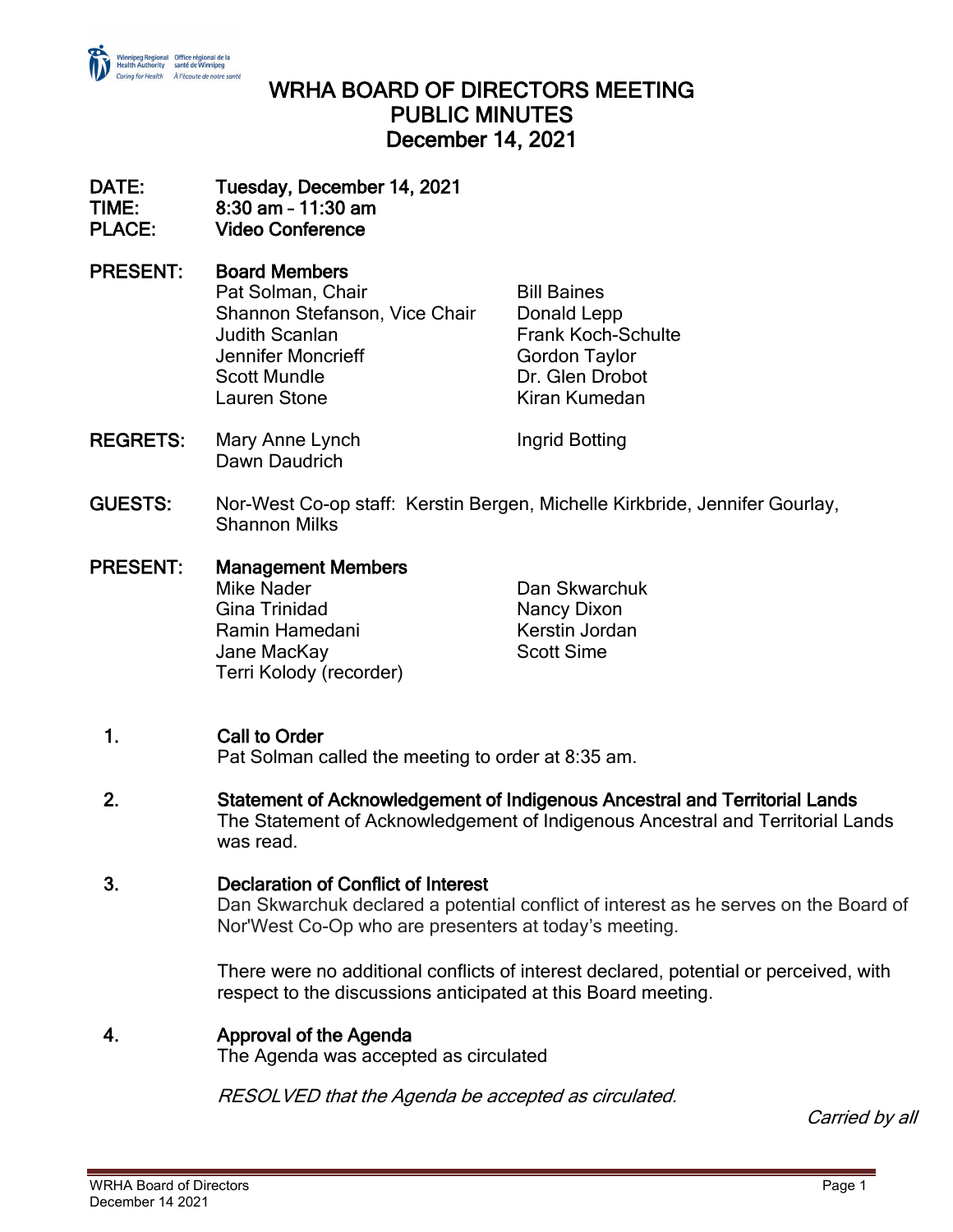## 5. Board Chair's Remarks

The Chair thanked the Board members for filling out the Board meeting effectiveness survey. It was emphasized that all Board members are encouraged to ask questions and actively participate in the Board meetings as full participation enhances the quality of the meeting and the Board's performance.

#### 6. Quality & Patient Safety

Presentation by Nor-West Co-op Team on Patient Safety Innovation – for information –(Kerstin Bergen, Michelle Kirkbride, Jennifer Gourlay, Shannon Milks)

The Board received education from the Nor-West Co-op team on an innovative quality and patient safety initiative on vaccine promotion in the community. The team presenting won the National Safety Week partnerships improvement contest in October 2021.

## 7. CEO

7.1. CEO Report

Mike Nader provided the Board with an update on the COVID situation, efforts to address the surgery backlog and patient flow. There was discussion about the pressure of COVID on the health system in the province with staffing challenges in ICU's and Medicine units. The CEO welcomed Dr. Ramin Hamedani who is in the Interim Chief Medical Officer role and thanked DR. Nancy Dixon for her work and wished success in new role with the College of Physicians and Surgeons.

#### 7.2. Dashboard Review

The Board reviewed the WRHA Indicators and Provincial Dashboard to assist in its oversight and monitoring role. There was discussion about the importance of the dashboard for the Board and the Board made a commitment to review the results in depth at the February meeting. Committees have been doing deeper dives on the relevant quadrants in between Board meetings.

#### 8. Financial Reporting

The financial results for October, 2021 year to date results were presented to the Board by the CFO for information.

#### 9. Board Committees

9.1. Governance and Nominating

The Chair informed the Board that the Committee met on December 9, 2021.

9.2. Resources Committee

The Committee Chair informed the Board that the Committee met on November 2, 2021.

#### 10. Public Minutes October 26, 2021

RESOLVED that the WRHA Board approves the Public Minutes from the October 26 2021 Board meeting as circulated.

Carried by all

#### 11. AGM Minutes – October 26, 2021

RESOLVED that the WRHA Board approves the AGM Minutes from the October 26, 2021 meeting as circulated.

Carried by all